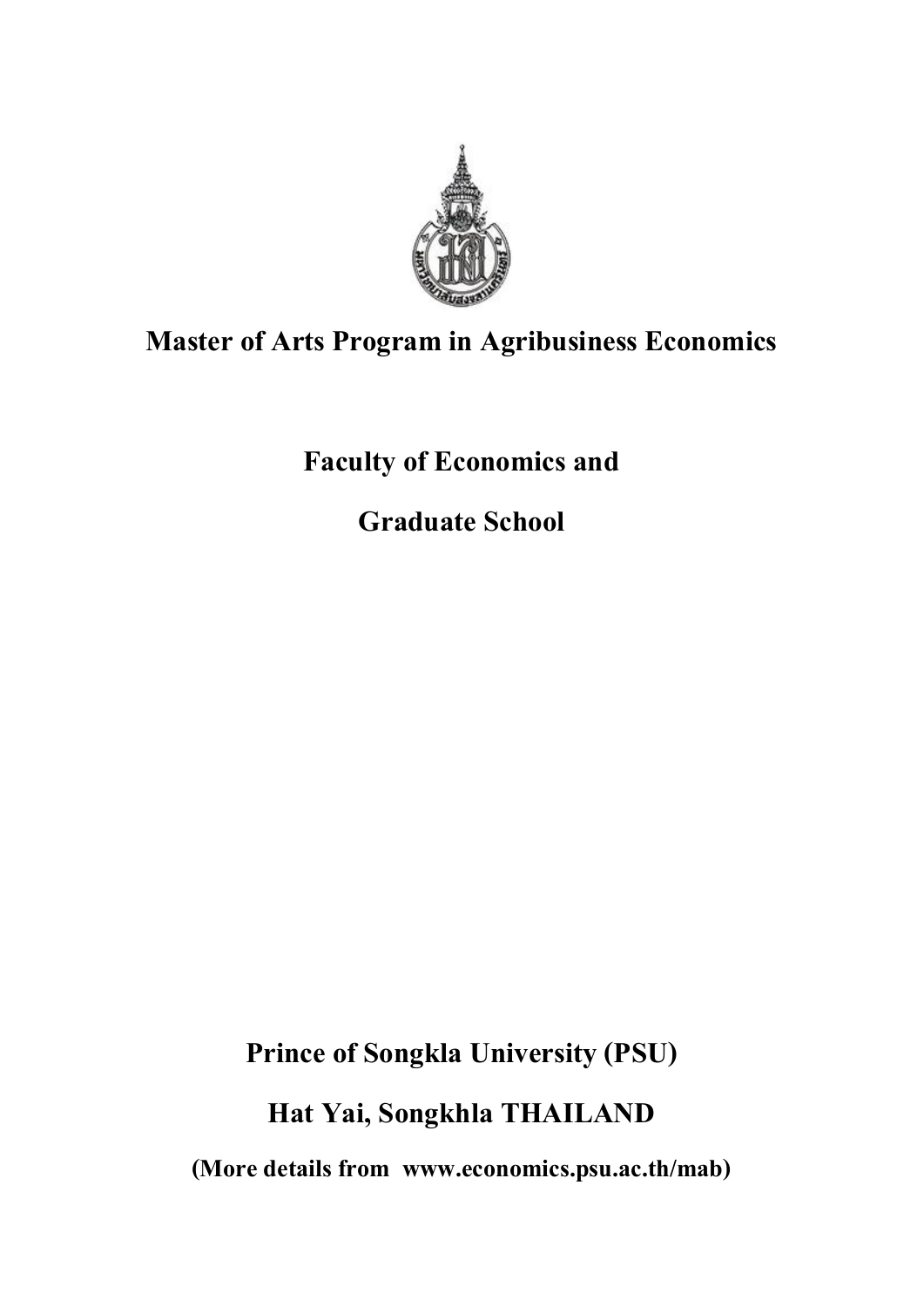# **Master of Arts Program in Agribusiness Economics**

| 1. Name of Program         | Master of Arts Program in Agribusiness Economics |
|----------------------------|--------------------------------------------------|
| 2. Degree Name             | Master of Arts (Agribusiness Economics)          |
|                            | M.A. (Agribusiness Economics)                    |
|                            |                                                  |
| 3. Responsible Institution | Faculty of Economics and Graduate School         |
|                            | Prince of Songkla University (PSU)               |

### **4. Details of the Program**

### **4.1 Total credits**

- 37 credits, with 3 educational options provided:
- 1. Plan A (A1): Only Thesis
- 2. Plan A (A2): Course work and thesis
- 3. Plan B: Course work  $+$  minor thesis  $+$  comprehensive examination

### **4.2 Structure of the Program**

Credits in each option are listed as follows:

|                           | Plan $A(Al)$             | Plan $A(42)$             | Plan B                   |
|---------------------------|--------------------------|--------------------------|--------------------------|
| 1. Compulsories           | -                        | 15                       | 16                       |
| 2. Electives no less than | $\overline{\phantom{0}}$ | 3                        | 15                       |
| 3. Thesis                 | 37                       | 19                       | $\overline{\phantom{a}}$ |
| 4. Minor thesis           | $\overline{\phantom{0}}$ | $\overline{\phantom{a}}$ | 6                        |
| <b>Total</b>              | 37                       | <u>37</u>                |                          |

### **4.3 Courses**

#### **4.3.1 Matriculation courses**

Students who do not have sufficient background in business administration, economics, or basic quantitative techniques are required to enroll in the following subjects for non- credit.

**Number of credits (lecture - laboratory – self study)**

| 878-501 | Principles of Economics  | $3(3-0-6)$ |
|---------|--------------------------|------------|
| 878-502 | Basic Quantitative Tools | $3(3-0-6)$ |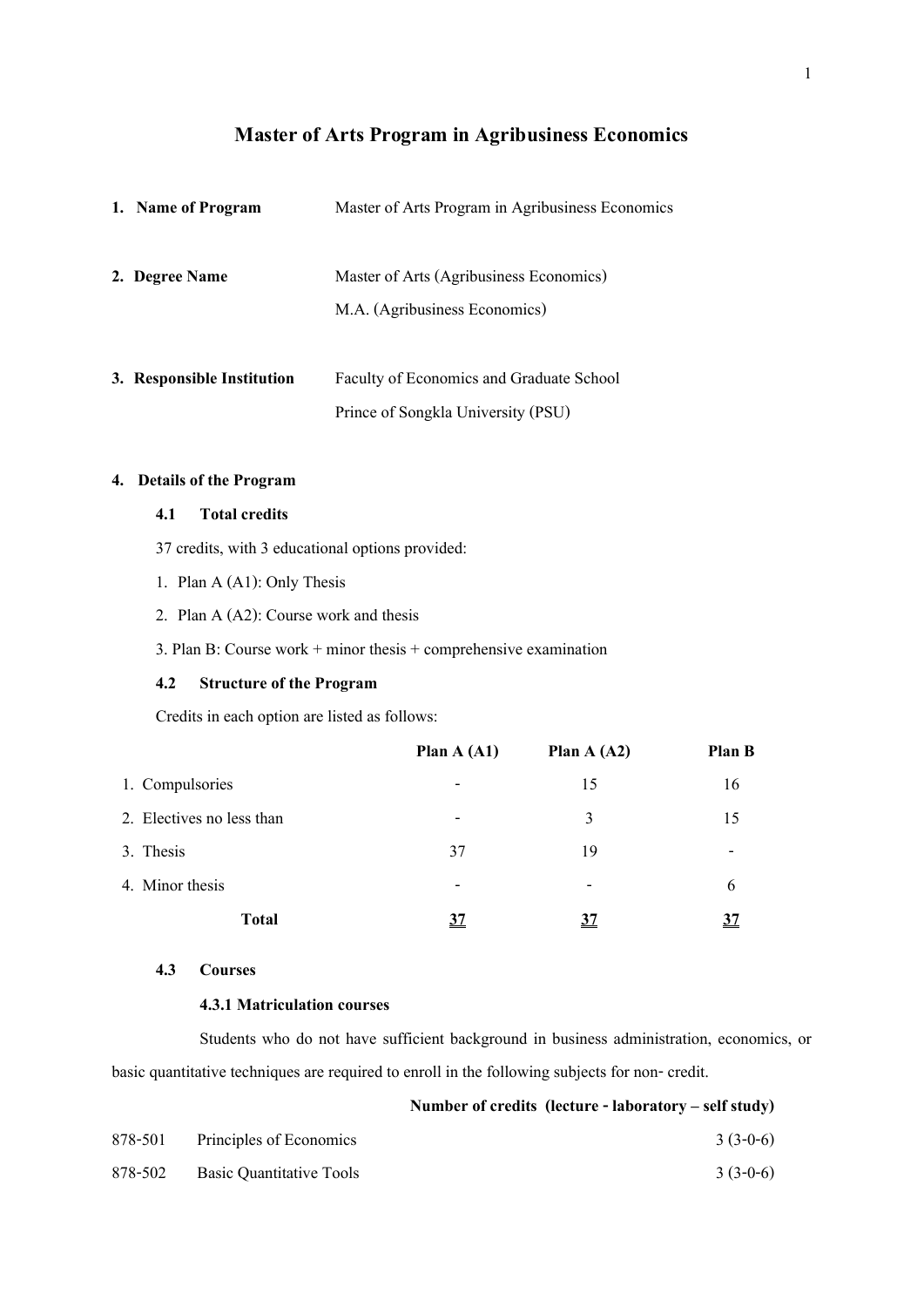### **4.3.2** Compulsories

Plan A(A2) has compulsory subjects for 15 credits.

Plan B has compulsory subjects for 16 credits.

## **Number of credits (lecture - laboratory – self study)**

| 878-511  | Economic Theory and Applications                  | $3(3-0-6)$ |
|----------|---------------------------------------------------|------------|
| 878-512  | <b>Agricultural Economics and Agribusiness</b>    | $3(3-0-6)$ |
| 878-513  | Research Methods in Agribusiness Economics        | $3(3-0-6)$ |
| 878-514  | Marketing Analysis and Management in Agribusiness | $3(3-0-6)$ |
| 878-515  | Strategic Management in Agribusiness              | $3(3-0-6)$ |
| 878-596* | Seminar                                           | $1(0-2-1)$ |
|          | Remarks: * Plan B only                            |            |

### **4.3.3 Electives**

Total 3 credits for plan A(A2) and 15 credits for plan B, which are listed as follow:

| 878-521 | <b>Agricultural Production Economics</b>               | $3(3-0-6)$ |
|---------|--------------------------------------------------------|------------|
| 878-522 | Modern Farm Management                                 | $3(3-0-6)$ |
| 878-523 | Managerial Economics                                   | $3(3-0-6)$ |
| 878-524 | <b>Agricultural Marketing Economics</b>                | $3(2-2-5)$ |
| 878-525 | <b>International Agribusiness Management</b>           | $3(2-2-5)$ |
| 878-526 | Economics of OTOP Commodity                            | $3(2-2-5)$ |
| 878-527 | Food Industry Management                               | $3(3-0-6)$ |
| 878-528 | Logistics and Supply Chain Management in Agribusiness  | $3(3-0-6)$ |
| 878-529 | Entrepreneurship and Small Agribusiness Management     | $3(3-0-6)$ |
| 878-530 | Organization Behavior and Human Resource Management in | $3(3-0-6)$ |
|         | Agribusiness                                           |            |
| 878-531 | Accounting and Finance for Management                  | $3(3-0-6)$ |
| 878-532 | Project Analysis in Agribusiness                       | $3(2-2-5)$ |
| 878-533 | Quantitative Methods in Agribusiness Economics         | $3(2-2-5)$ |
| 878-534 | <b>Agricultural Policy Analysis</b>                    | $3(3-0-6)$ |
| 878-535 | Management of Information System in Agribusiness       | $3(2-2-5)$ |
| 878-536 | Economic and Agribusiness Seminar in ASEAN             | $3(2-2-5)$ |
| 878-537 | Special Topics in Agribusiness Economics               | $3(x-y-z)$ |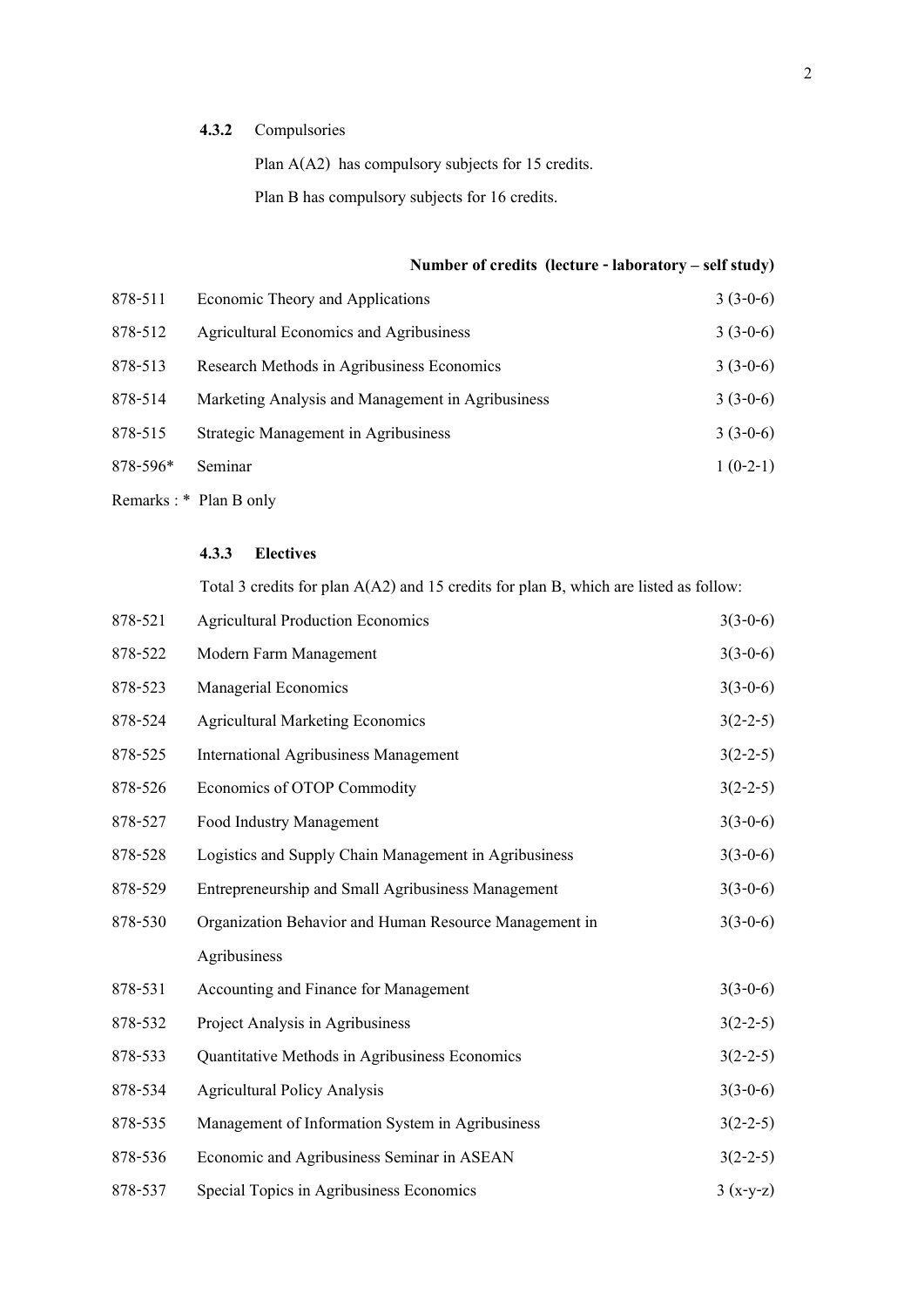|         |                      | Number of credits (lecture - laboratory – self study) |
|---------|----------------------|-------------------------------------------------------|
|         | 878-597 Minor Thesis | $6(0-18-0)$                                           |
| 878-598 | Thesis               | $19(0-57-0)$                                          |
| 878-599 | Thesis               | $37(0-111-0)$                                         |
|         |                      |                                                       |

| 4.3.4 | <b>Minor Thesis and Thesis</b> |  |  |
|-------|--------------------------------|--|--|
|       |                                |  |  |

| Remarks: 878-597 Plan B, 878-598 Plan A (A2), 878-599 Plan A (A1) |  |  |
|-------------------------------------------------------------------|--|--|
|                                                                   |  |  |

| <b>Study Plan</b><br>4.4 |  |
|--------------------------|--|
|--------------------------|--|

**First Semester**

| 878-599                | Thesis | $9(0-27-0)$ |  |
|------------------------|--------|-------------|--|
| <b>Second Semester</b> |        |             |  |
| 878-599                | Thesis | $9(0-27-0)$ |  |
| <b>Year Two</b>        |        |             |  |
| <b>First Semester</b>  |        |             |  |
| 878-599                | Thesis | $9(0-27-0)$ |  |
| <b>Second Semester</b> |        |             |  |

878-599 Thesis 10(0-30-0)

# **4.4.2 Plan A (A2)**

| <b>Matriculations</b> | Number of credits (lecture - laboratory – self study) |             |
|-----------------------|-------------------------------------------------------|-------------|
| 878-501               | Principles of Economics                               | $3(3-0-6)$  |
| 878-502               | <b>Basic Quantitative Tools</b>                       | $3(3-0-6)$  |
|                       | <b>Total</b>                                          | $6(6-0-12)$ |
| <b>Year One</b>       |                                                       |             |
| <b>First Semester</b> |                                                       |             |
| 878-511               | Economic Theory and Applications                      | $3(3-0-6)$  |
| 878-512               | <b>Agricultural Economics and Agribusiness</b>        | $3(3-0-6)$  |
| 878-xxx               | Elective                                              | $3(x-y-z)$  |
|                       | <b>Total</b>                                          | $9(x-y-z)$  |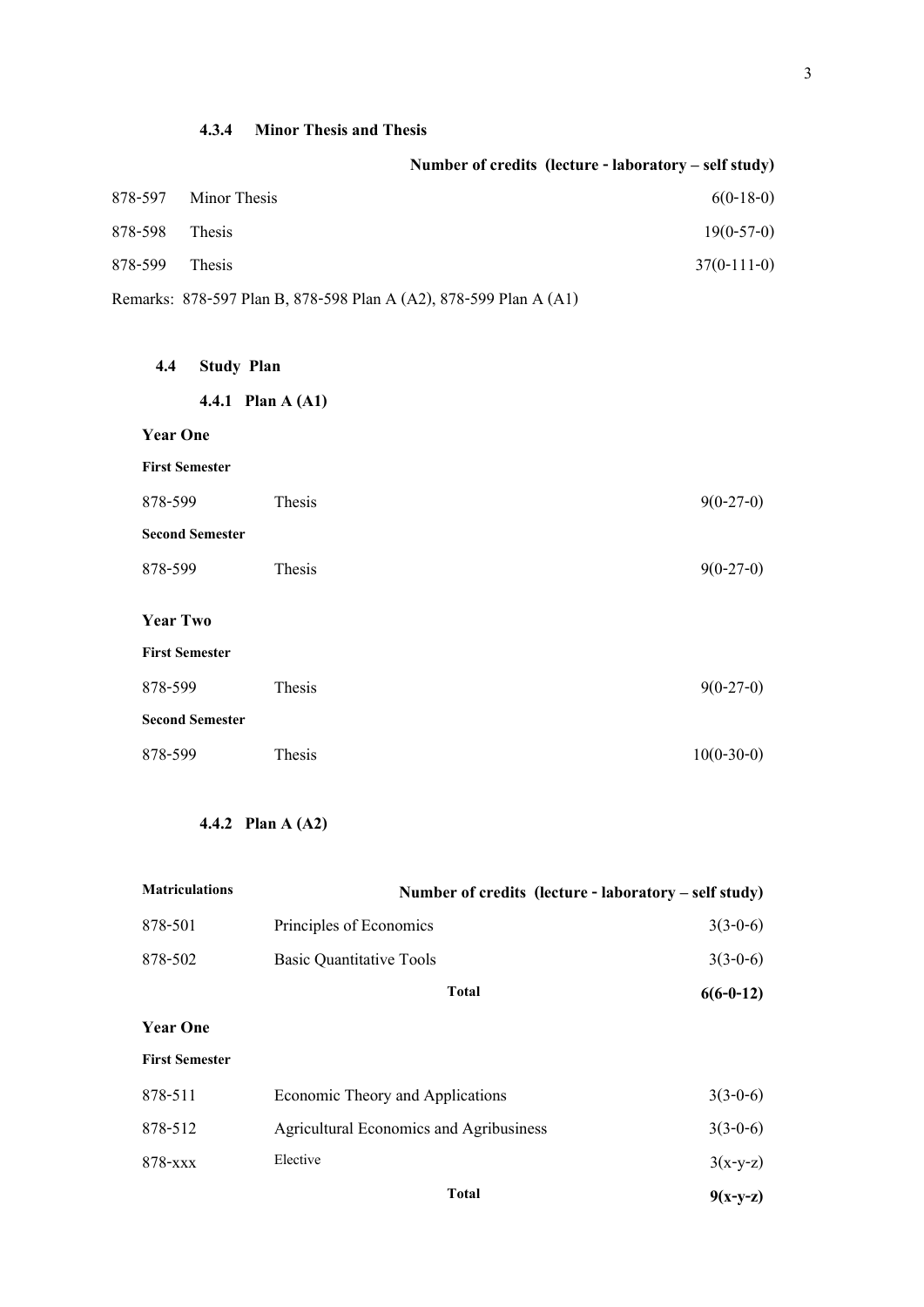| <b>Second Semester</b> | Number of credits (lecture - laboratory – self study) |              |
|------------------------|-------------------------------------------------------|--------------|
| 878-513                | Research Methods in Agribusiness Economics            | $3(3-0-6)$   |
| 878-514                | Marketing Analysis and Management in Agribusiness     | $3(3-0-6)$   |
| 878-598                | Thesis                                                | $3(0-9-0)$   |
|                        | <b>Total</b>                                          | $9(6-9-12)$  |
| <b>Year Two</b>        |                                                       |              |
| <b>First Semester</b>  |                                                       |              |
| 878-515                | <b>Strategic Management in Agribusiness</b>           | $3(3-0-6)$   |
| 878-598                | Thesis                                                | $6(0-18-0)$  |
|                        | <b>Total</b>                                          | $9(3-18-6)$  |
| <b>Second Semester</b> |                                                       |              |
| 878-598                | Thesis                                                | $10(0-30-0)$ |
|                        | <b>Total</b>                                          | $10(0-30-0)$ |

# **4.4.2 Plan B**

| <b>Matriculations</b>  | Number of credits (lecture - laboratory – self study) |             |
|------------------------|-------------------------------------------------------|-------------|
| 878-501                | Principles of Economics                               | $3(3-0-6)$  |
| 878-502                | <b>Basic Quantitative Tools</b>                       | $3(3-0-6)$  |
|                        | <b>Total</b>                                          | $6(6-0-12)$ |
| <b>Year One</b>        |                                                       |             |
| <b>First Semester</b>  |                                                       |             |
| 878-511                | Economic Theory and Applications                      | $3(3-0-6)$  |
| 878-512                | <b>Agricultural Economics and Agribusiness</b>        | $3(3-0-6)$  |
| 878-xxx                | Elective                                              | $3(x-y-z)$  |
| 878-596                | Seminar                                               | $1(0-2-1)$  |
|                        | <b>Total</b>                                          | $10(x-y-z)$ |
| <b>Second Semester</b> |                                                       |             |
| 878-513                | Research Methods in Agribusiness Economics            | $3(3-0-6)$  |
| 878-514                | Marketing Analysis and Management in Agribusiness     | $3(3-0-6)$  |
| 878-xxx                | Elective                                              | $3(x-y-z)$  |
|                        | <b>Total</b>                                          | $9(x-y-z)$  |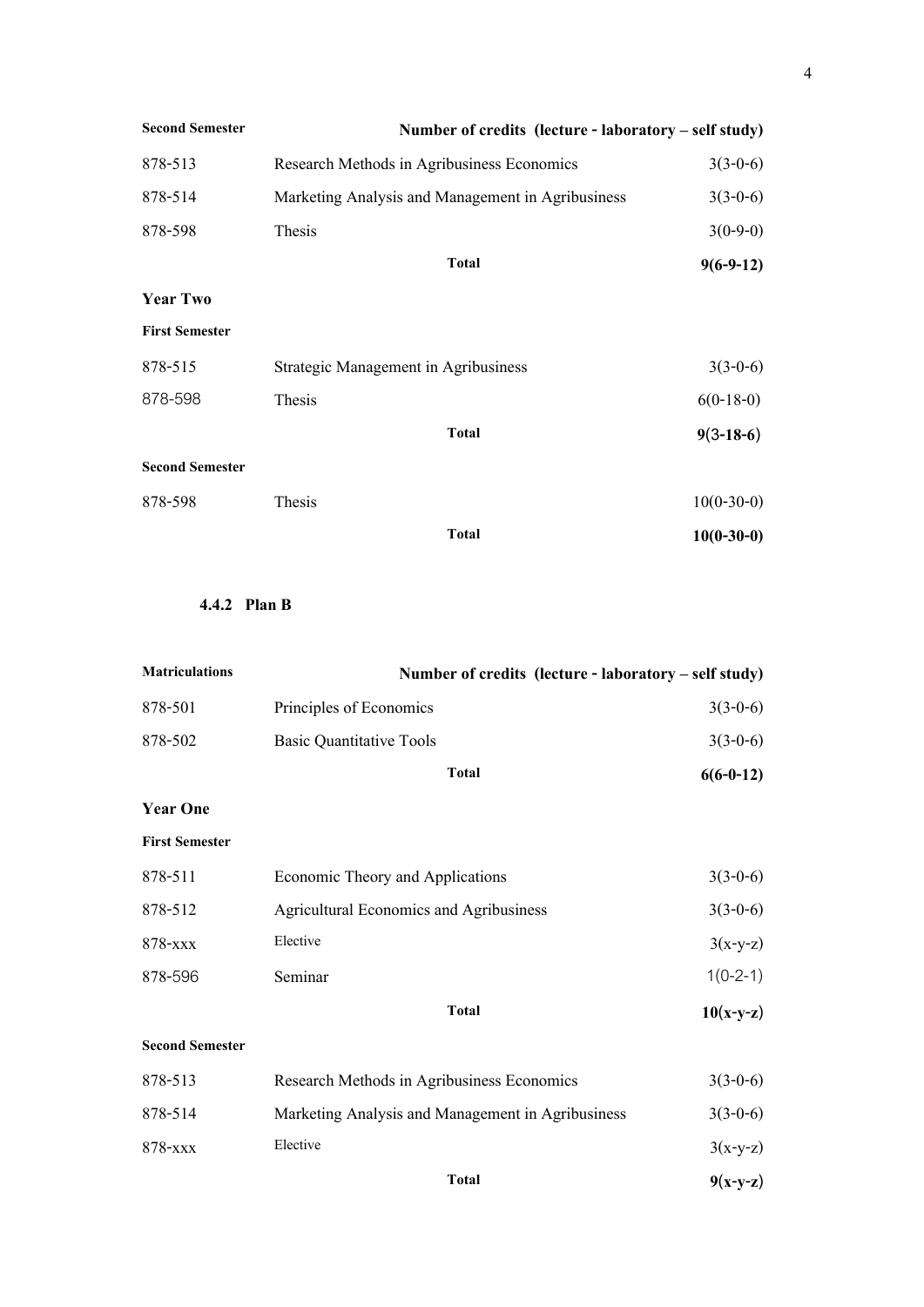#### **Year Two**

| <b>First Semester</b>  |                                             | Number of credits (lecture - laboratory – self study) |
|------------------------|---------------------------------------------|-------------------------------------------------------|
| 878-515                | <b>Strategic Management in Agribusiness</b> | $3(3-0-6)$                                            |
| 878-xxx                | Elective                                    | $3(x-y-z)$                                            |
| 878-xxx                | Elective                                    | $3(x-y-z)$                                            |
| 878-597                | Minor Thesis                                | $2(0-6-0)$                                            |
|                        | <b>Total</b>                                | $9(3-18-6)$                                           |
| <b>Second Semester</b> |                                             |                                                       |
| 878-xxx                | Elective                                    | $3(x-y-z)$                                            |
| 878-597                | Minor Thesis                                | $4(0-12-0)$                                           |
|                        | <b>Total</b>                                | $7(x-y-z)$                                            |

#### **5. Course Descriptions**

### **878–501 Principles of Economics 3(3-0-6)**

Principles and fundamental concepts in microeconomics and macroeconomics; basic economic problems and economic system; microeconomic concepts: price theory, production, consumption, and market structure; microeconomic policy; macroeconomic concepts: national income, aggregate demand, aggregate supply; macroeconomic policy monetary policy, fiscal policy; international economy

#### **878–502 Basic Quantitative Tools 3(3-0-6)**

Application of mathematics for management and decision in agricultural economics and agribusiness: equation, inequality, function, graph, financial mathematics, differentiation and application; application of statistics for management and decision in agricultural economics and agribusiness: probability, descriptive statistics, parametric statistics, correlation analysis, regression analysis, independence test

### **878-511 Economic Theory and Applications 3(3-0-6)**

Demand, supply, and market mechanism; elasticity and its application; theory of consumer behavior; theory of production and cost, market structure of competitive market, monopoly, monopolistic competition, and oligopoly; game theory; market failure; concepts and measurements of national income accounts; determination of national income equilibrium; components of aggregate demand; money, money market, and interest rate; labor market and aggregate supply; inflation; unemployment; international trade,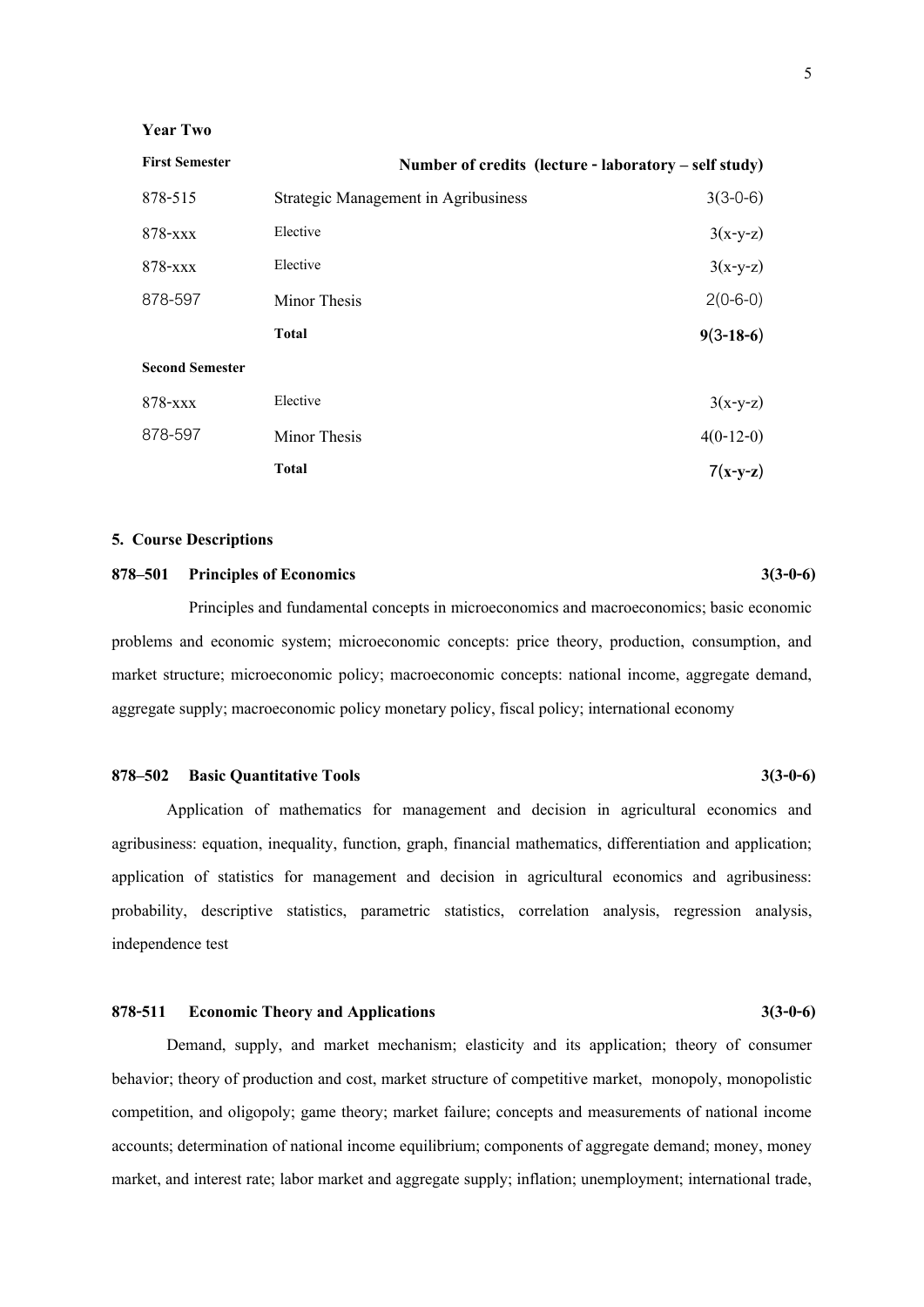foreign exchange rate, and balance of payment; monetary and fiscal policy; business cycle; theory of economic growth; applications

### **878-512 Agricultural Economics and Agribusiness 3(3-0-6)**

Role of agricultural sector to world food and related industries; world consumption; development in agricultural and agribusiness sector in ASEAN; status of agricultural production, investment and utilization of agricultural resource and environment in Thailand; competitiveness of Thai agriculture in ASEAN and world markets; applications of economics theory to analyse of productivity and efficiency in agricultural production and investment; policy analysis and policy impact on agriculture, and agribusiness development and farmers'well being; strategy for sustainable development in agricultural sector

#### **878-513 Research Methods in Agribusiness Economics 3(3-0-6)**

Types of research; scope of research in agribusiness economics; research process; preparation of research proposal; types of data and data analysis; quantitative and qualitative researches; research management; sources of research fund; research ethics; and demonstrations of research statistics analysis for social sciences

### **878-514 Marketing Analysis and Management in Agribusiness 3(3-0-6)**

Marketing and price systems of agricultural products and agricultural inputs; new concepts in marketing: creative marketing and spiritual marketing; analysis of business environment: economic, social, political aspects; competitor analysis in agribusiness; behavior of organization buyers and consumers; market segmentation and strategic segment; marketing management in modern world: products development and management, price strategy, distribution strategy and management; agribusiness risk management; marketing ethics

#### **878-515 Strategic Management in Agribusiness 3(3-0-6)**

Business environment and related factors determining strategies; strategic formulation at different levels and aspects for sustainable business based on philosophy of Sufficiency Economy; strategic implementation; strategic evaluation in agribusiness enterprises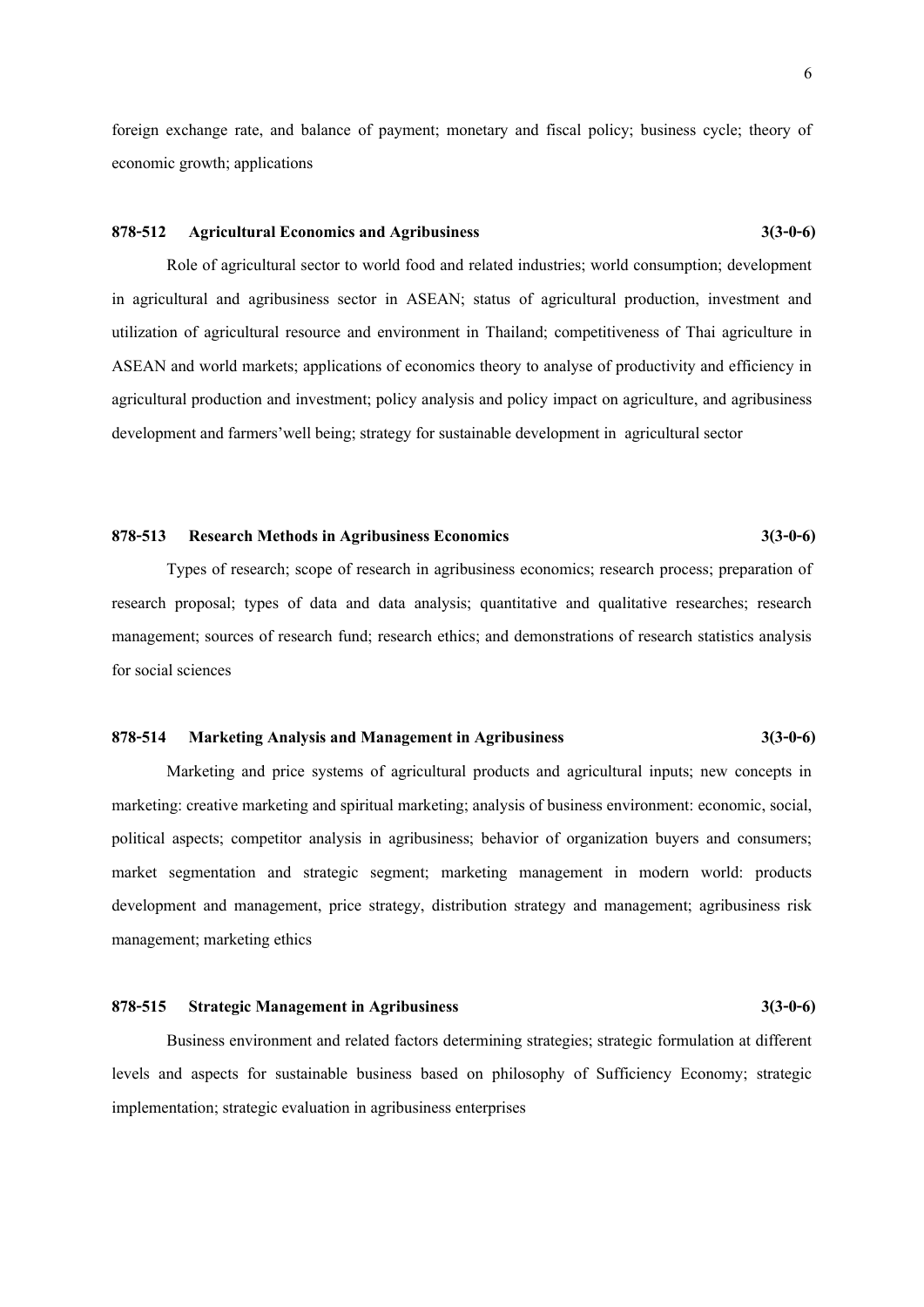#### **878-521 Agricultural Production Economics 3(3-0-6)**

Analysis of agricultural production economic theory under static and dynamic situations; allocation of factors of production; production efficiency; demand for factors of production and supply of agricultural products; costs of production; growth of farm business; programming for production planning under risk

#### **878-522 Modern Farm Management 3(3-0-6)**

Farm business environment in transition era; application of economic concepts for decision making; capital and resource analysis; small, integrated, and large farm plannings; planning and management of intensive farm; information system for planning and management; budgeting, farm quality control and standards; controlling and evaluation; applications of the Sufficiency Economy Philosophy for sustainable farm business success; case study of modern farm management

### **878-523 Managerial Economics 3(3-0-6)**

Applications of economic theories and concepts; techniques and tools for decision making to solve managerial problems of business and non-profit organization; empirical analysis of demand and supply; production and cost analysis; risk analysis, market structure analysis; price determination; production decision making in short-run and long-run planning; determination of optimum economic value under constraint, emphasize on the applications in agribusiness, applications of the Sufficiency Economy Philosophy for sustainable business success

#### **878-524 Agricultural Marketing Economics 3(3-0-6)**

Market situation and problems of agricultural commodities and products and food; behavior of marketing systems; industrial organization approach to study markets of agricultural products and food; efficiency of marketing systems and firms; theory and empirical models for analysis of demand and supply of agricultural commodities and products and food; roles of international agreements on changes in domestic agricultural marketing systems; agricultural futures market

7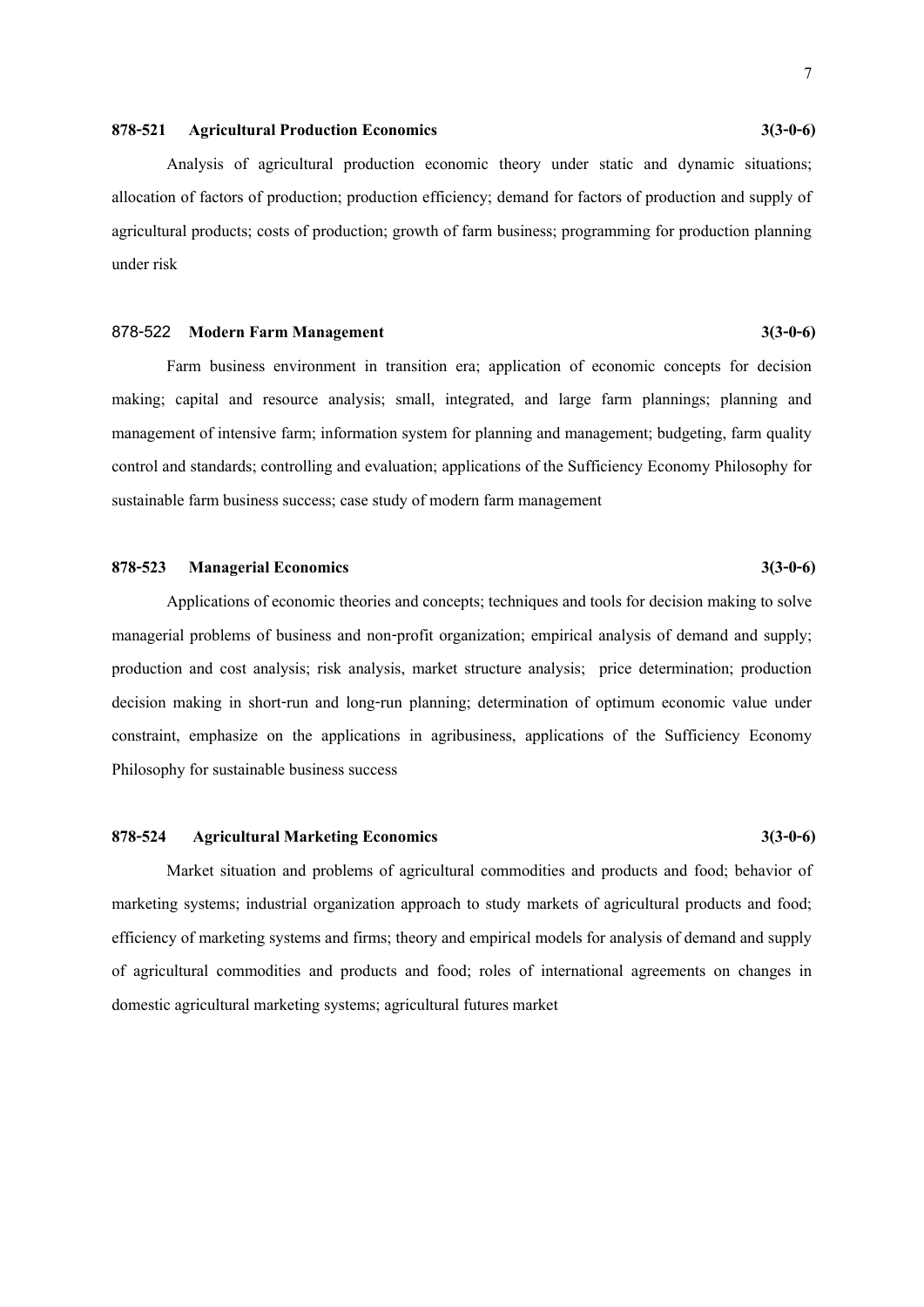#### **878-525 International Agribusiness Management 3(3-0-6)**

Importance of international agribusiness; international agricultural institution and economic policy; regulations and measures in international agribusiness operation; strategy in international agribusiness operation; international agribusiness management in production, marketing, finance, human resource, logistics, and information

#### **878-526 Economics of OTOP Commodity 3(3-0-6)**

Rationales and principles of OVOP and OTOP; development of OTOP in the world and Thailand; policies and regulations on OTOP; criteria on choice of OTOP product; economic analysis of OTOP production and marketing; marketing system of OTOP product and performance; evaluation of OTOP store operation; evaluation of OTOP development in Thailand; challenges to OTOP producers

#### **878-527 Food Industry Management 3(3-0-6)**

Importance and role of food industry to Thai economy; development and trend of food industry; marketing demand; principles of food industry management covering food chain from raw material, processing, warehouse, transportation, and distribution of the products; good manufacturing practice and sanitation; principles of food safety management; laws; food standards

### **878-528 Logistics and Supply Chain Management in Agribusiness 3(3-0-6)**

Scope and importance of logistics and supply chain in agribusiness management; indicators and components of logistics and supply chain covering management of raw material procurement, inventory and production management, warehousing, transportation; information technology in logistics and supply chain; value creation and value added via logistics analysis

#### **878-529 Entrepreneurship and Small Agribusiness Management 3(3-0-6)**

Characteristics of successful small entrepreneur; businesses opportunities and selection of potential business; business models; marketing planning; production and environment management; finance; law; preparation of business plans in agribusiness

#### **878-530 Organization Behavior and Human Resource Management in Agribusiness 3(3-0-6)**

Analysis of organization behavior at individual, group, and organizational level; human resources management based on Sufficiency Economy concepts including recruiting, performance appraisal, compensation, personnel maintaining and development; agribusiness case studies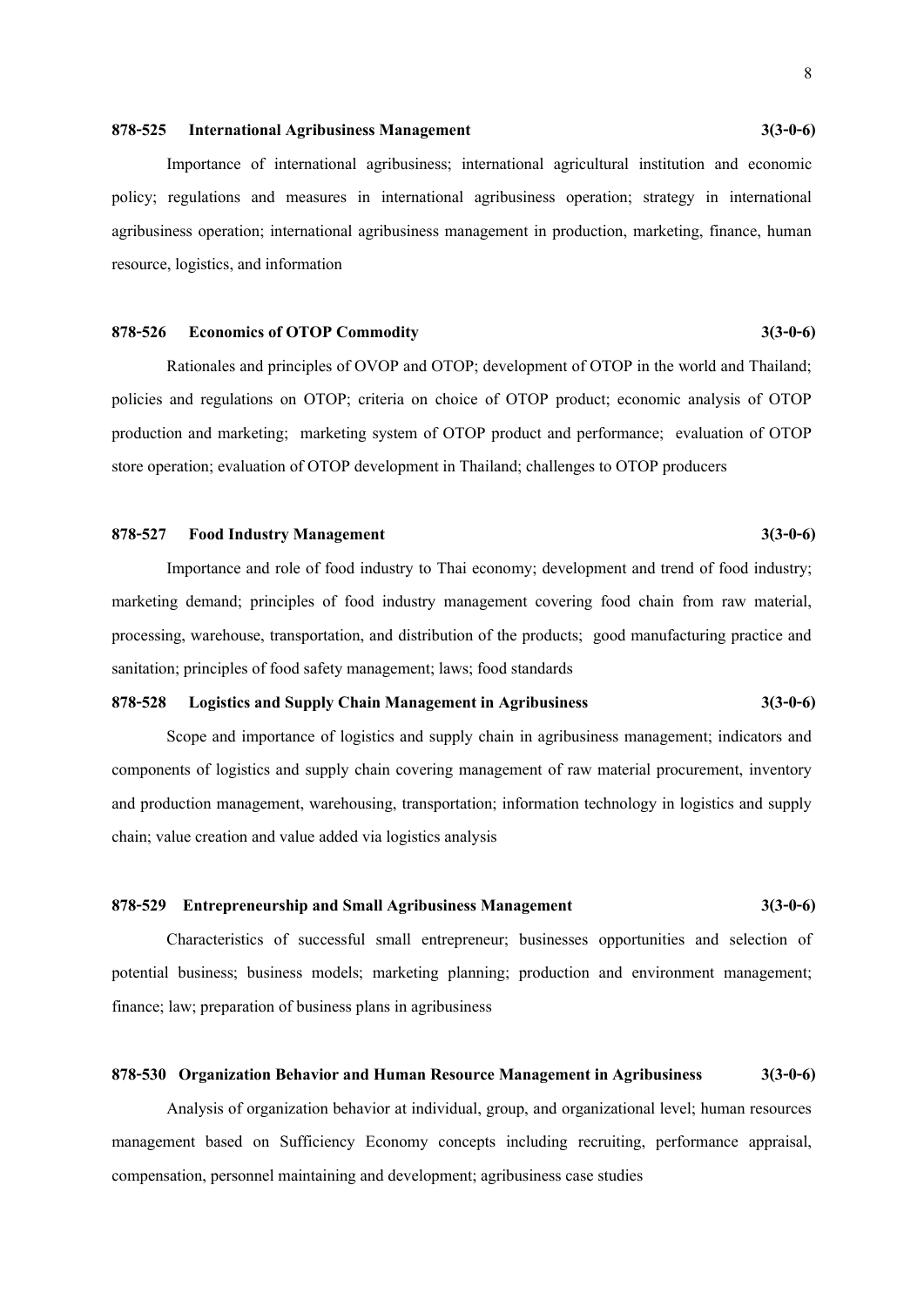#### **878-531 Accounting and Finance for Management 3(3-0-6)**

Managerial accounting concepts; use of accounting information for decision making; cost analysis; cost - volume - profit analysis; profit planning and control; cost analysis for decision making; financial concepts; financing and investment; investment in assets, capital budgeting analysis; financial statements analysis; use of financial information for decision making; accounting and finance ethics

#### **878-532 Project Analysis in Agribusiness 3(2-2-5)**

Definition and project features; plan and project; agricultural investment project; concept of project cost and benefit; valuation of project cost and benefit; differences between economic and financial project analysis; risk analysis; criteria to select the conventional projects and Sufficiency Economy based project; case study of economic and financial project analysis in agribusiness; and project evaluation

#### **878-533 Quantitative Methods in Agribusiness Economics 3(2-2-5)**

Use of statistics for explanation and forecasting; types of data; descriptive statistics and test for Independence; causality test; multivariate analysis using variance analysis, basic regression model for behavior analysis; price and sale forecasting using time series analysis; business planning using mathematical programming: linear programming; multi-period production and production under risk; transportation problem modeling

#### **878-534 Agricultural Policy Analysis 3(3-0-6)**

 Concepts of agricultural policy; related theories of production, marketing and international trade; dynamic of agricultural sector in Thai economy and free trade areas; agricultural policy analysis in production, marketing and international trade; selected tools for agricultural policy analysis; policy making process

#### **878-535 Management of Information System in Agribusiness 3(2-2-5)**

Characteristics of management information system; concepts of computer systems for business: hardware, software, information system, database management and telecommunications; applications of information system in agribusiness; construction and management of information system for agribusiness organization; impact of information system to society